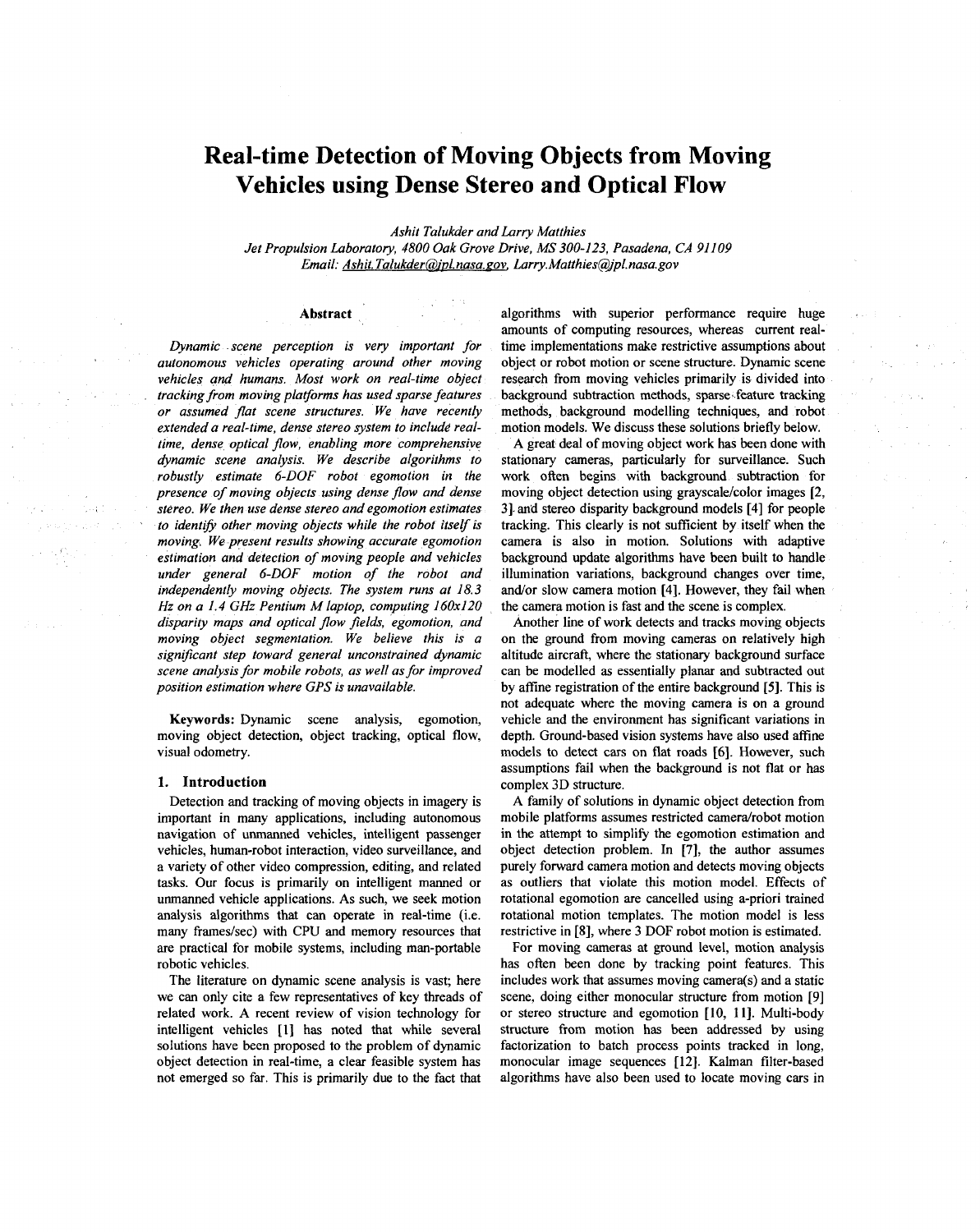<span id="page-1-0"></span>stereo image sequences acquired from a moving car using sparse feature points **[13].** These approaches have achieved considerable success, though the recovered world model is necessarily limited by the sparseness of the point features that are tracked. Monocular methods, such **as [9]** compute motion estimates only up to a scale factor. Batch algorithms [ **121,** while potentially robust, are slow and not suited for real-time systems. Prior Kalman filter-based tracking [ **131** solutions assume translational motion and was designed to find only one moving object in the scene. Additionally, it only shows segmentation results on 6-10 manually selected features; the computational limitations of the technique on dense feature sets is not discussed.

Our solution combines dense stereo with dense optical flow and yields an estimate of object/background motion at every pixel; this increases the likelihood of detecting small / distant objects **or** those with low texture where feature selection schemes might fail. Considerable work was done in the **1980is** on multi-body structure and motion estimation from monocular and binocular dense optical flow fields **114-161,** but with no aspiration to realtime performance. Techniques that employ dense optical flow include dominant motion detection schemes, but such methods fail when scene structure is complex. In **[17],** egomotion information was obtained from an odometer and moving objects were located by clustering the dense optical flow field into regions of similar motion; however, the same limitations for complex scene structure apply here since **3D** depth information is not used. Depth from stereo could overcome these limitations. Waxmanis seminal paper **[I51** derived the relation between stereo and dense optical flow for planar scene patches. Our work builds on the basic principles derived in that paper, but does not need the planar scene patch assumption, and extends it to real-time robust dynamic scene analysis by combining dense stereo and optical flow.

Several research groups and companies now have the ability to produce dense stereo disparity fields at or near video rates with compact computer systems, using variants on area-based matching algorithms. We have adapted such algorithms to compute optical flow in realtime **(181.** In this paper, we extend this line of work to a more comprehensive approach to moving object detection on-the-move by using stereo disparity fields and optical flow fields to estimate egomotion, and using predicted and observed flow **and** disparity to detect moving objects. The novelty of our work is in the fact that our solution enables detection of moving objects in real-time without any constraints on object or robot motion or on the scene structure, in contrast with prior approaches that constrain camera/robot motion [7, 8], make flat scene assumptions **[5, 61,** or work only when camera motion is slow or nonexistent **[4].** Section 2 outlines our approach in greater detail and reviews our results on fast optical flow field estimation. Section **3** describes how we use disparity and flow to estimate egomotion. Section **4** gives the extension

of the formulation to detect moving objects. Section *5*  presents quantitative and qualitative experimental results for egomotion estimation and shows results for moving object detection on-the-move with several image sequences. This whole process runs at **18.3Hz (54.6**  ms/frame) on a Pentium M **1.4** *GHz* machine with **750**  MB RAM, using **160x120** disparity and flow fields. We draw conclusions in Section **6.** 

## **2. Overview of Approach**

The crux issue in moving object detection an-the-move is to distinguish the apparent motion of the static background from that of the moving objects. If we have a depth map, which current stereo systems provide, and if we know the motion of the cameras, then in principle we can predict the optical flow and the change in depth that the camera motion will induce for the background, difference that from the measured optical flow and change in depth, and flag large non-zero areas **as** potential



**Figure 1** : *Algorithmic architecture for moving object detection on-the-move* 

following question: can we estimate the camera motion, depth map, and optical flow field well enough and fast enough to make this scheme practical for intelligent vehicles? We show that the answer to this is yes. Note that the scheme does not depend on having fully dense depth or optical flow data, because it can work with however many pixels have such data. Figure **1** illustrates this approach. In the figure, we refer to the optical flow and change in depth induced just by the camera motion as *egoflow,* to distinguish it from the measured flow and depth change that could include separate object motion. The *3D egoflow field* refers to image plane (x,y) components of flow plus the associated temporal disparity change, not to **3D** coordinates in the X-Y-Z sense.

Solid-state (MEMS-based) inertial measurement units **(IMUs)** are becoming small, cheap, and accurate enough, as well as essential enough, that virtually all robotic vehicles (and in the future all passenger vehicles) can be assumed to have an IMU. This will provide information about camera motion, **as** will other state sensors, like wheel encoders. However, for a variety of reasons this is not sufficient, because problems like wheel slip, IMU saturation, and calibration errors between the IMU and the cameras may cause inaccurate motion estimation.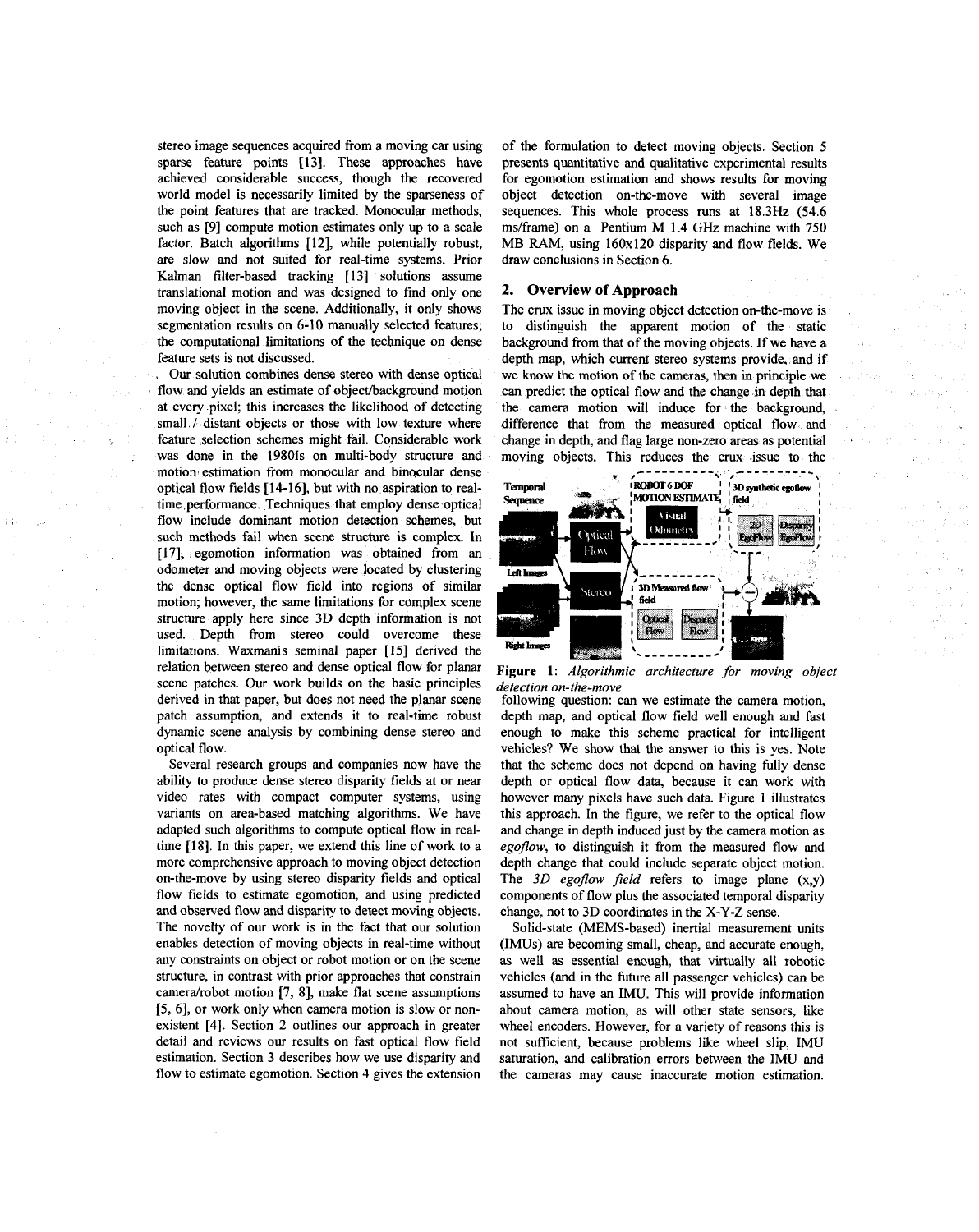Thus, it is essential to also estimate the camera motion directly from the imagery; ultimately, this will be fused with other state sensors to produce a more accurate and reliable joint estimate of camerdvehicle motion. This will augment the **i** egomotioni box shown in [figure 1.](#page-1-0) Several groups have reported stereo egomotion estimation (also called visual odometry) based on tracking point features that is reliable and accurate to 1-3% **of** distance travelled and a few degrees of heading over hundreds of frames [IO, **1** I]. Thus, the basic feasibility of visual egomotion estimation is established, and the remaining issues in that department are engineering the speed, accuracy, and reliability of the competing approaches to the problem  $\tilde{n}$ including reliability with other moving objects in the image.

Both egomotion estimation and moving object detection require some form of low-level image motion. estimation. Where speed is an issue, this' has generally been done by extracting and tracking feature points. For long-term generality, we believe it is desirable to extend this to dense optical flow fields. Moreover, it turns out that current real-time, dense stereo algorithms are readily adaptable to computing useable optical flow estimates quite quickly. Conceptually, instead of searching a 1-D disparity range that lies completely within one scanline, the disparity search is broken into segments on adjacent scanlines in a rectangle that defines the maximum tolerable 2-D optical flow. We suppress the details of the implementation for brevity, but the algorithmic change in the correlation stage from doing stereo is quite small. Our implementation is based on the SAD similarity measure applied to bandpass **or** highpass filtered imagery, as **is**  relatively common in real-time stereo. Subpixel flow estimates are essential; for speed, we implement this by fitting I-D parabolas separately to the horizontal and vertical components of flow. We currently search a 15x15 pixel window centered on the source pixel; for reasons of speed, we encode the flow components in one byte, so subpixel resolution is quantized to 1/16 of a pixel. Bad matches do occur; currently, we filter those just by removing small disconnected blobs in the estimated flow

,

*Figure 2: Typical optical flow result: see text for discussion.* 

field. Some additional refinement of that is still desirable to remove wild estimates that are connected to areas of good estimates. On a 1.4 *GHz* Pentium M laptop, using 11x11 SAD templates and a 15x15 search, we can compute 320x240 flow fields (not including image decimation and rectification) at 6 Hz; the speed on the same machines **for** 160x120 flow fields is 33.2 Hz.

Figure 2 shows a sample optical flow result, computed with imagery from a robot with cameras about 1 foot above the ground, driving in a curving arc to the left on a paved lot with a person moving in the field of view. Observe that the flow field is quite dense and is in qualitative agreement with the known camera motion. The moving person causes some discordant flow in the upper left portion of the image. Some wild points are present near the shadow in the lower right; these tend to be filtered in subsequent stage of the process 'shown in figure 1, but do represent an issue for further work. Note that dense flow is obtained on the relatively low contrast pavement. Our emphasis in this whole approach *has* been to produce useable flow fields in a fast implementation; thus, the large literature on more sophisticated flow algorithms [19] is germane but requires much more computation. Even with our approach, optical flow is still much slower than stereo, because a 15x13 search region is 225 disparities, whereas for 320x240 stereo it is typical to compute on the order of 40 disparities. Silvation

# **3. Egomotion Estimation**

The terms egomotion estimation and visual odometry are both in common use for essentially the same function; in this paper we use the term egomotion. Although various prior authors have assumed restricted robot motions and/or restricted scene geometries to simplify **or**  constrain this problem, such as **3** degree-of-freedom (DOF) motion on a planar terrain, we make no such assumptions. This is warranted by the fact that implementations already exist that use stereo point tracking to obtain accurate 6 DOF egomotion [10, 11]. Our goal here is to formulate the motion estimator in terms of our observables (disparity and optical flow) in such a way **as** to obtain fast, accurate estimates in the presence of egomotion and independent scene motion.

Since we have disparity and optical flow, we formulate the motion estimator with the classic equation relating



*Figure 3: 3D motion and projection to 2D image.* 

instantaneous velocities to range and optical flow [20]. This is valid for the small motions compatible with the tracking range of **our** optical flow algorithm. Coordinate frame conventions and notation for this are illustrated in figure 3. The origin of the coordinate system is at the projection center of the camera, with *X* left, *Y* up, and *Z*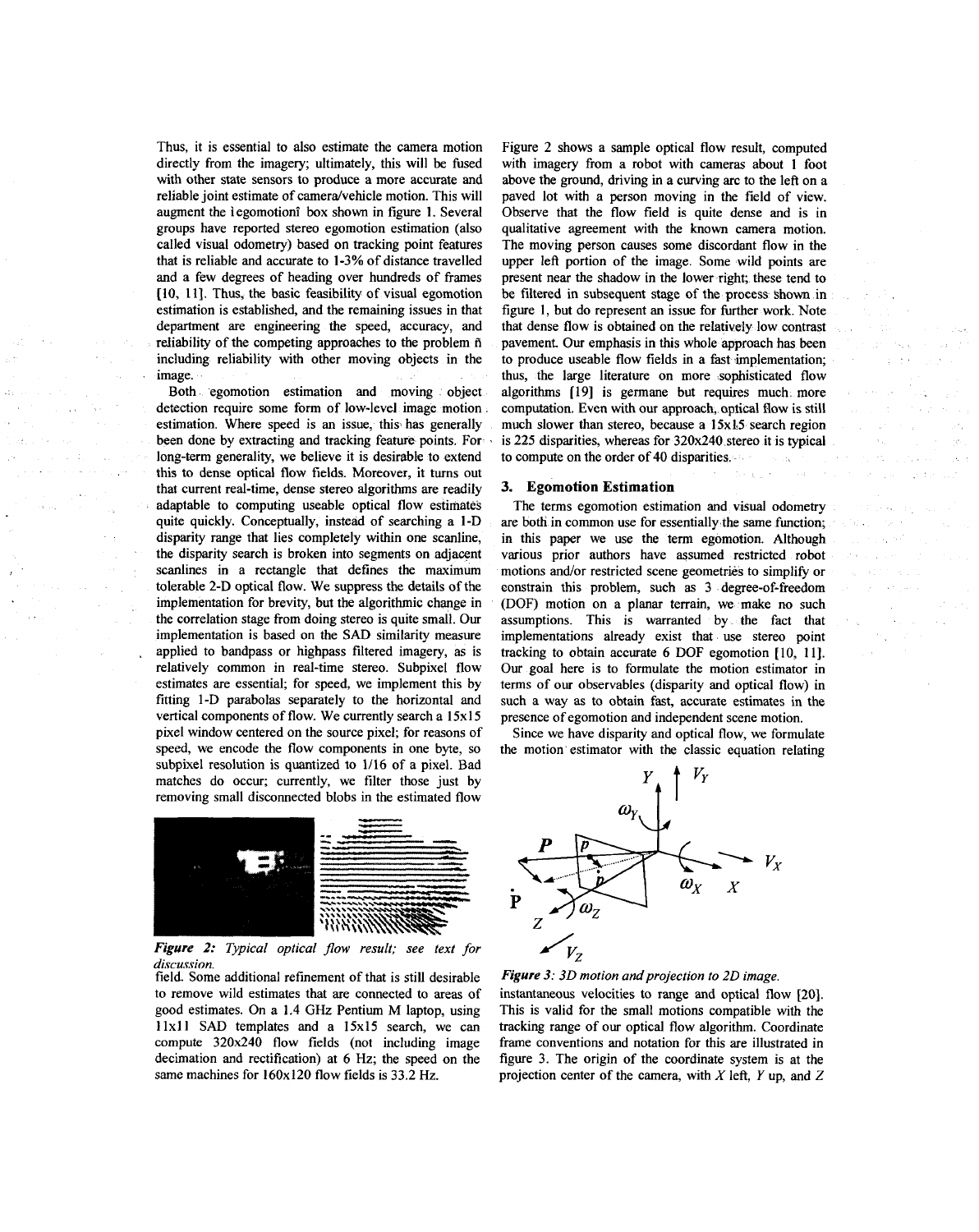forward for a right-handed system. *(x,y)* are image **3.2. Robust Solution for Dynamic Scenes**  coordinates, *d* is disparity, 6is disparity change between Independent scene motion, as well **as** inevitable frames, and *f* and *b* are focal length and stereo baseline, disparity and optical flow errors, require a robust solution

### **3.1. Optical Flow and 3D motion**

The equation for the general motion of a point  $P =$  $(X, Y, Z)$  in 3D space about the center of the camera projection point is given by [20] :

$$
dP/dt = -(V + \Omega \times P) \tag{1}
$$

where  $\Omega = [\omega_X, \omega_Y, \omega_Z]$  is the rotational velocity and  $V = [V_x, V_y, V_z]$  is the translational velocity. For perspective projection cameras,

$$
x = \frac{fX}{Z}, y = \frac{fY}{Z}
$$
 (2)

Optical flow  $(u, v)$  is the time derivative of this:

$$
u = \frac{1}{Z} \left( f \frac{dX}{dt} - x \frac{dZ}{dt} \right),
$$
  
\n
$$
v = \frac{1}{Z} \left( f \frac{dY}{dt} - y \frac{dZ}{dt} \right).
$$
 (3)

Equations  $(1)$  to  $(3)$  yield the relation between 2D optical flow, image coordinates, Z, and 3D motion:

$$
\begin{bmatrix} u \\ v \end{bmatrix} = \frac{1}{Z} \begin{bmatrix} -f & 0 & x \\ 0 & -f & y \end{bmatrix} \begin{bmatrix} V_X \\ V_y \\ V_z \end{bmatrix} + \frac{1}{f} \begin{bmatrix} xy & -(f^2 + x^2) & fy \\ (f^2 + y^2) & -xy & -fx \end{bmatrix} \begin{bmatrix} \omega_X \\ \omega_y \\ \omega_z \end{bmatrix}
$$
 (4)

Dividing out  $f$  one more time normalizes  $x, y, u, v$  and makes  $\hat{f}$  not explicitly visible in this equation. Since  $u, v$ and  $d = fb/Z$  are measured, this is a linear least squares problem for estimating the motion parameters.

Most current approaches to stereo-based egomotion estimation formulate the problem by first triangulating feature points to get 3D coordinates, then solving the resulting 3D to 3D pose estimation problem. To obtain satisfactory results, this requires including a 3D Gaussian uncertainty model for the 3D coordinates, which ultimately requires an iterative solution. It also introduces a small bias, because the uncertainty on the 3D coordinates is not truly Gaussian, but has a slight asymmetric distribution in depth. **Also,** solving for motion as a 3D to 3D problem requires not using points with zero disparity; however, these points can contribute significantly to the attitude estimate. Such points can be used with equation **(4).** Finally, 3D to 3D formulations require full floating point implementations, whereas keeping the problem in image and disparity space allows more use of shorter word sizes and fixed point arithmetic, hence enables a faster implementation. Thus, for several reasons, the image space formulation of equation **(4)** has advantages over the more typical 3D to 3D formulation.

respectively. to **(4)** that copes with outliers. In a system context, an IMU and othe; state sensors can also contribute to solving this problem; however, we do not explore such details here. The dense disparity and optical flow fields do yield a highly over-determined system of equations from which the egomotion can be estimated accurately, even in the presence of moving objects.

> There is a large and well known literature on robust estimation techniques, which we do not survey here. Since our immediate goal is to do proof-of-concept testing of this approach in situations where independent scene motion and other outliers affect a modest fraction of the pixels, it is sufficient at present to use an iterative least mean-square error (LMSE) estimation technique where we estimate the motion parameters using all data points, reject outlier data points based on the estimated motion parameters, and re-estimate the motion parameters with LMSE using only the inlier points. The initial LMSE estimates using all data points **are first** computed, from which the difference between measured and predicted 2D optical flow {  $u$ - $u_{est}$ ,  $v$ - $v_{est}$  } at every point can stored. The sample standard deviation  $\sigma({\{u-u_{est}\}})$ , etc. for each flow component is computed, and points within  $\pm \sigma$  are retained as inliers; these correspond to static background pixels. These inliers **are** then used to re-estimate the correct motion parameters using LMSE.

# **4. Moving Object Detection Under General Motions**

### **4.1. Predicting optical and disparity flow**

**As** part of the outlier detection process described above, we predict the optical flow at each pixel, given the estimated **6** DOF egomotion parameters and the estimated disparity at each pixel. These predictions **are** differenced from the observed optical flow to form residuals for outlier detection. Objects that **are** not rigidly fixed to the stationary background will generate optical flow that results in such outliers, modulo noise thresholds. For a given object velocity, however, the induced optical flow with be larger if the object is moving parallel to the image plane than if it is moving parallel to the optical axis (looming); hence, looming motions will be harder to detect. Up to now we have not discussed using predicted versus observed change in disparity (idisparity flowi) to assist with outlier or moving object detection. Since this is particularly valuable for detecting objects moving along the optical axis, we discuss that now.

Following [15], from the relations  $d = fb/Z$  and  $\delta = dd/dt$ , we obtain:

$$
\delta = \frac{-dZ}{dt} \frac{fb}{Z^2} = \frac{-dZ}{dt} \frac{d^2}{fb}
$$
 (5)

From equation **(l),**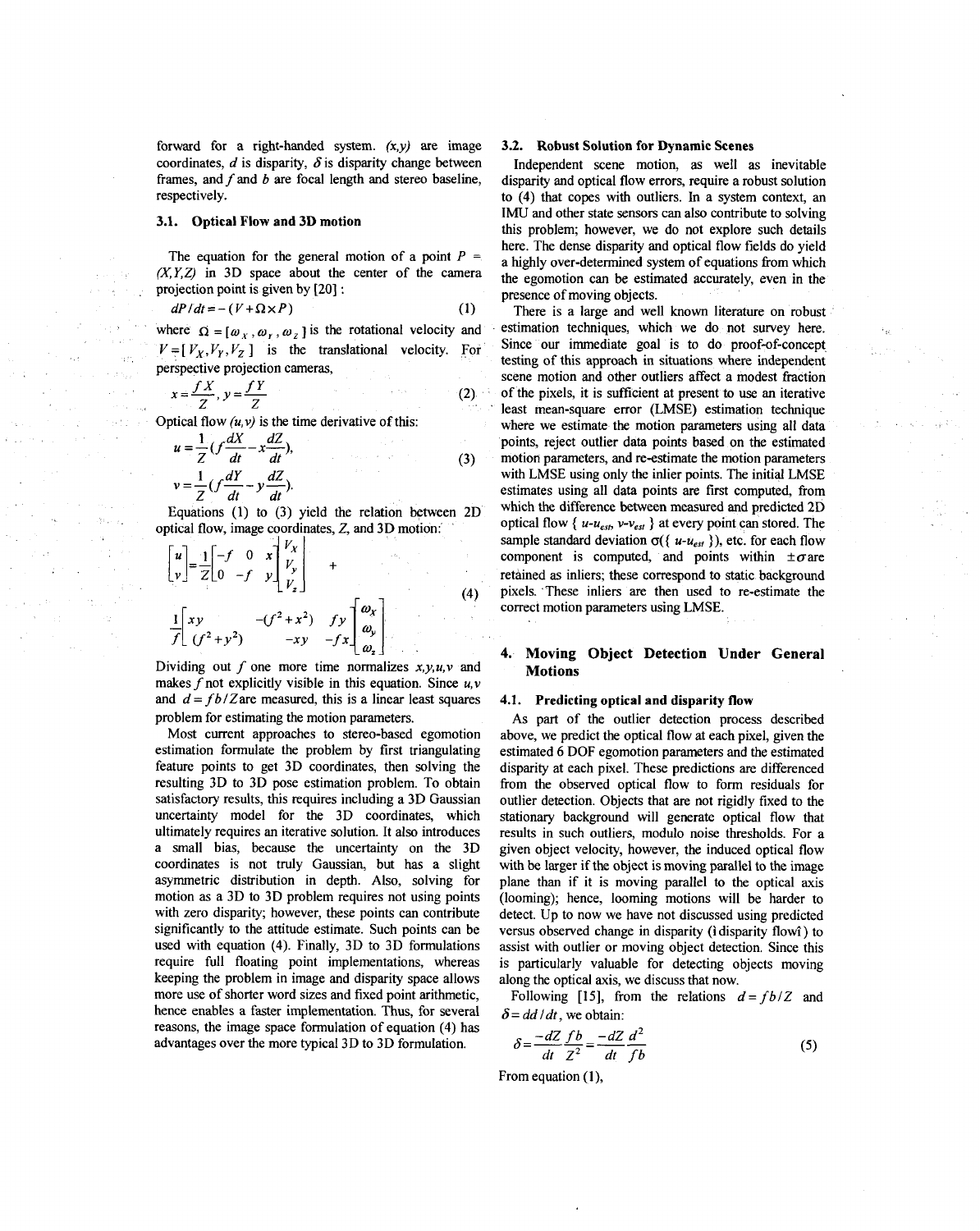$$
\frac{dZ}{dt} = -V_Z - \omega_X y + \omega_Y x \tag{6}
$$

Combining **(4)** and **(5)** gives the following relation between disparity, disparity flow, and egomotion:

$$
\delta = \frac{V_Z d^2}{fb} + \frac{d}{f} (\omega_X y - \omega_Y x)
$$
 (7)

Thus, once we have estimated disparity and egomotion at a given frame, equation **(7)** gives the change in disparity that the scene point at each pixel will experience due to egomotion. Differencing this from measured change in disparity helps detect outliers and independent scene motion, particularly for looming motions. Note that implementing this requires using the predicted optical flow vector at time  $t_{i-1}$  to index into the disparity map time *t* to get observed disparity change for each pixel. Since the optical flow vectors are estimated to subpixel precision, we do bilinear interpolation of the new disparity field in this process. If any of the four neighbor disparities are missing, we omit this test at that pixel.

ੀ ਦਾ ਸੰਗਤਰ

 $\epsilon = \sqrt{1 + 4} \times 3 \epsilon$  and  $4$ t David

# **4.2. Postprocessing and Moving Object Segmentation**

*So* far, we have discussed our approach to estimate *6*  DOF robot motion and predict the 3D flow field (temporal derivatives in the *(x,y)* monocular image and change in stereo disparity space) due to the robot egomotion. The difference between predicted robot image/disparity egoflow  $[u^R \quad v^R \quad \mathcal{S}^R]$  and computed image/disparity flow  $[u^e \ v^e \ \ \delta]$  yields residual image optical qnd disparity flow fields where moving objects are highlighted. This involves a 3D vector difference:

$$
\begin{bmatrix} u^M & v^M & \delta^M \end{bmatrix} = \begin{bmatrix} u^R v^R \delta^R \end{bmatrix} - \begin{bmatrix} u^e v^e \delta^e \end{bmatrix} \tag{7}
$$

that gives a 3D flow field attributed purely to moving objects. This operation in effect cancels out the effects of temporal inter-frame changes caused by robot motion, and ideally yields zero-valued flow vectors on static background pixels. Therefore, thresholding the flow and disparity residual fields at every pixel will yield a binary map that potentially contains moving objects as binary blobs or groups of moving pixels.

**A** few false alarms may be present in the binary mapdue to errors in disparity estimates and/or egomotion estimation errors. Advanced post processing that uses range measures and clusters groups of pixels based on consistency in range and velocity will assist in false alarm removal. Possible solutions include Markov Random Fields that model velocity and spatial similarities, or the Expectation Maximization algorithm to cluster points in an unsupervised manner. However, such advanced image processing and clustering cannot run in currently available processors at near-video rate frame that is needed for fast motion detection.

We do a fast 3D blob labeling and motion outlier process where we take 3D measures to reject false blobs, and merge blobs that are adjacent in 3D space. While true 3D blob labeling will involve 26-connectedness of a 3D

matrix (containing 3D **X,Y,Z** coordinates), it is not suitable for real-time implementation. We use a simpler approach, which is computationally effective, yet robust at rejecting false alarms. We separate the binary motion residual image into depth planes, where we find a list of possible moving pixels at each depth plane. In our experiments, we used a resolution of **5** meters for each depth plane. We then do a 2D blob labelling to cluster the pixels at each depth plane. This is extremely fast, since efficient 2D blob coloring algorithms exist. A 2D blob area threshold **is** used to remove blobs with small 2D areas. The 3D distance  $X_D$ ,  $Y_D$  between neighboring blobs with centers  $(x_0, y_0)$  and  $(x_1, y_1)$  are estimated using the following approximations:

$$
X_D = (x_0 - x_1) \frac{Z_{PLANE}}{f_y}, \quad Y_D = (y_0 - y_1) \frac{Z_{PLANE}}{f_y}.
$$

Disconnected blobs that are spatially adjacent are merged into one. For a given depth plane at range  $Z_{PLANE}$ , the 3D height and width of each blob in the depth plane is also estimated using the perspective projection relations: ,<  $X_D = (x_0 - x_1) \frac{\sum_{PLANE}}{f_y}$ ,  $Y_D = (y_0 - y_1) \frac{\sum_{PLANE}}{f_y}$ .<br>Disconnected blobs that are spatially adjacent are merged into one. For a given depth plane at range  $Z_{PLANE}$ , the<br>3D height and width of each blob in the depth plane

$$
H_{3D} = H_{2D} \frac{Z_{PLANE}}{f_y}
$$
. A similar technique is used to

estimate 3D width. Blobs with very large or small 3D width and height are rejected as false alarms. These steps **are** repeated at every depth plane. The binary mask formed by the union of postprocessed binary blobs at each depth plane is the final segmented moving object<br>mask. This 3D blob segmentation was found to This 3D blob segmentation was found to effectively remove outlier regions due to errors in flow and range estimation.

# **5. Results**

We present results from two main components of our algorithm. Results of our real-time egomotion algorithm are presented in Section 5.1, and our real-time moving object segmentation results from moving robotic platforms **are** shown in Section **5.2.** 

### **5.1. Visual Odometry**

Our 6-DOF robot egomotion estimation algorithm is computationally efficient since it involves two iterations of LMS estimates with an outlier rejection step. It was observed to run at 11.8 ms/frame (85 Hz) on a 1.4 GHz Pentium M machine, which makes it well suited for realtime systems. We evaluated the egomotion algorithm on three image sequences. The first sequence involves accurately measured translational robot motion on a translation stage with transverse object motion. The next sequence involves roughly transverse robot motion over an extended traverse in a static scene. The last sequence involves transverse and rotational robot egomotion estimation in the presence of a moving object  $\tilde{n}$  this helps **us** evaluate the outlier rejection capabilities of the egomotion algorithm when the robot undergoes rotational and translational motion..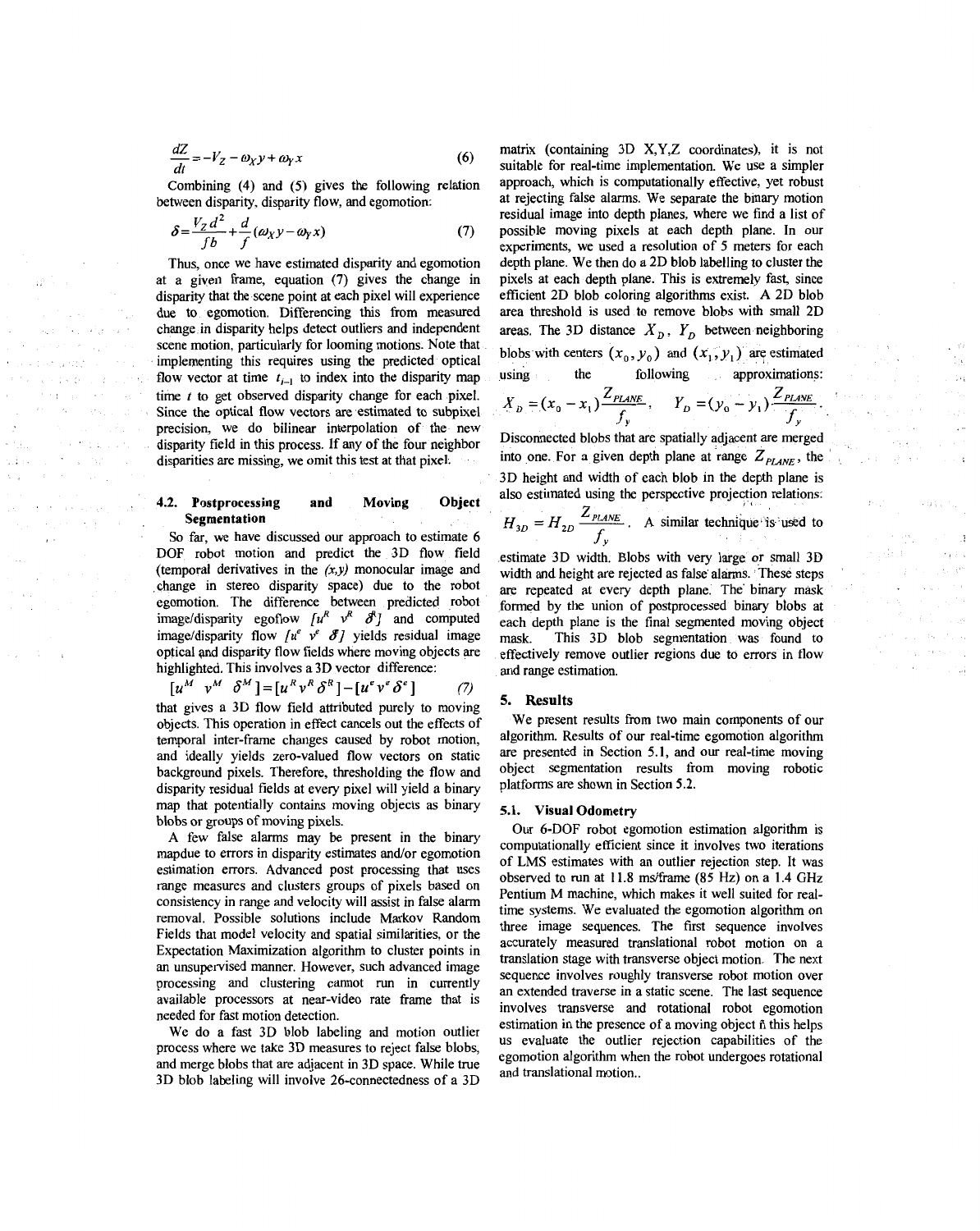In the first sequence, the camera was placed on a translation stage and a car moved transversely parallel to the image plane at about 15 m (see Fig. **6** for representative image and Section 5.2 for description of



(a) (b) ' **Fig 4:** *Robot egomotion estimates* (6) *from straight line motion along an alley, showing (a) first frame* 

the data). The true motion per frame was 20 mm/frame. The average estimated egomotion (with outlier estimation to reject pixels on the moving car) along the Z-axis per frame was 18.7 mm/frame, corresponding to a translation displacement error of 6.5%. The standard deviation of the displacement estimate in the Z-axis was 0.35mm/frame, significantly lesser than the mean error. This hints at the possibility of a consistent bias in the egomotion estimates that could be due to a miscalibration of the stereo cameras.

In the static scene, the robot moved down an alley, in a relatively straight path (Z-axis) with a small, steady displacement to the left side **(X** axis). The first and last



**Fig 5:** *(a) Rotational motion sequence with moving human as shown by optical jlow and stereo disparity, and* (b) *robot egomotion displacement and rotation results.* 

image in the sequence are shown in Fig. 4(a). The robot travelled a total distance of 42 metres along the alley. The estimated robot motion is shown in Fig. 4(b) as a function of motion along **X** (sidewards) and along **Z** (depth). The total estimated motion was **39.6** metres, which translates to a 5.7% error. Since the same calibration files were



(e) Detected moving object **Fig 6:** *Results of moving object detection (e) from moving robotic plarform combining stereo-disparity (b), jlow (c), and visual odometry* (4.

used as in the previous test, we feel that the egomotion estimation error could reduced with better camqra calibration.

The third sequence (Figure 5) was the toughest, with a moving object , and rotational and translational robot motion. In this sequence, the robot moved forward, while rotating from left to right and back along the vertical axis. The outlier rejection successfully estimated the robot rotational motion, and displacement along the Z-axis (Figure 5b, bottom), while a moving object moved parallel to the image plane , as shown in the top row of Figure 5. The robot rotational motion for one frame is revealed in the 2D optical flow field (figure 5a); note the flow due to the moving human in the right portion of the image.

#### *5.2.* Detection **of** Objects **with** General **Motions**

We tested our moving object segmentation algorithm for moving cameras on several real test cases, with a variety of motions, ranging from controlled and precisely measured robot motion to combinations of rotational and translational robot displacement. We tested dynamic scenes with transverse and radially moving objects.

In the first case, the cameras were placed on a translation stage and had well-calibrated interframe motion along the Z-axis. **A** car moved from left to right parallel to the image plane across the entire sequence. The object tracking result for one frame pair is shown in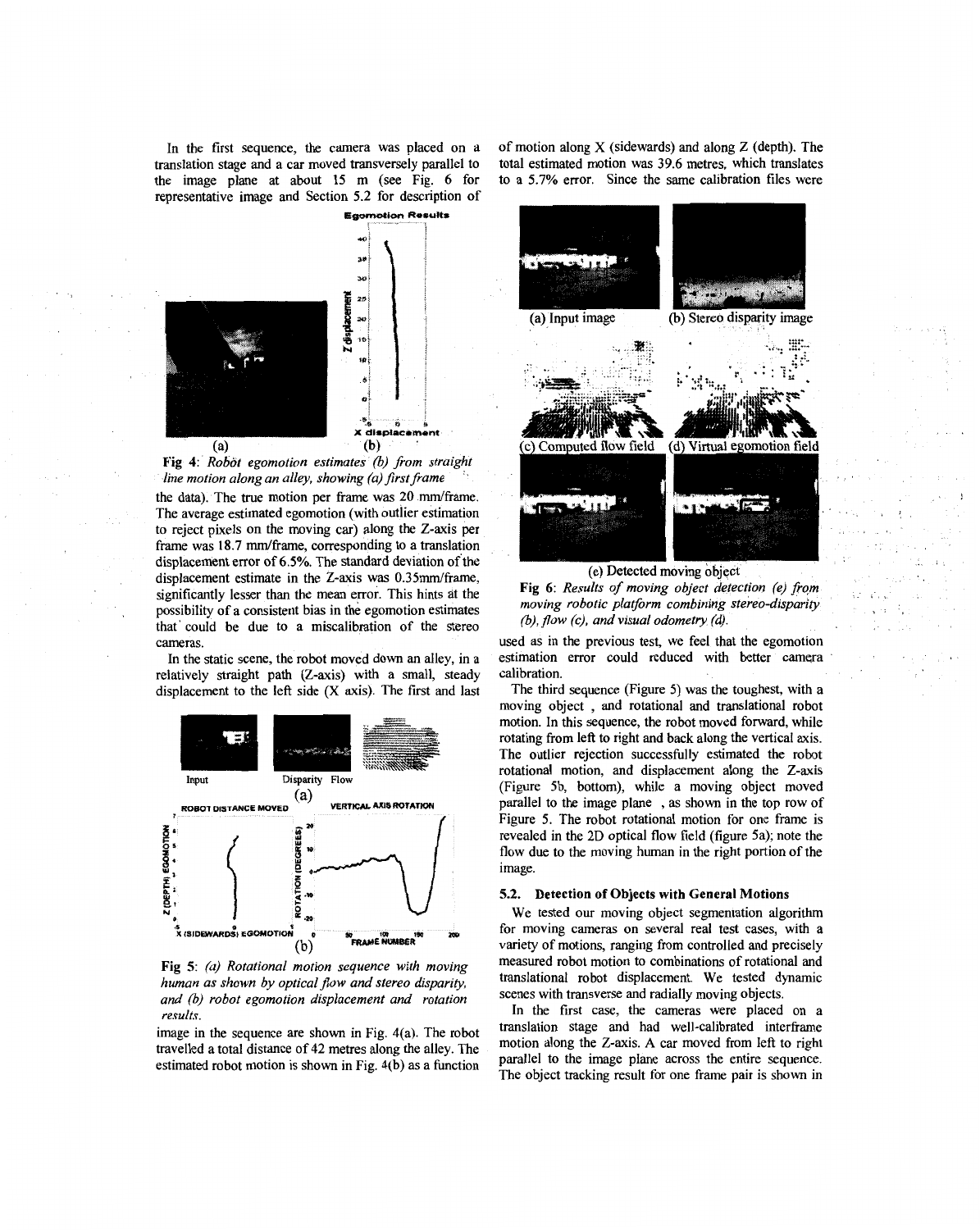Figure 6. The corresponding disparity and optical flow Section 5.1. The moving object segmentation results are images are shown in Figures 6(b) and 6(c). The virtual shown as a bounding box for various frames in the odometry algorithm) caused by robot motion is shown in Figure  $6(d)$ . The difference of the computed flow and the

images are shown in Figures  $6(b)$  and  $6(c)$ . The virtual shown as a bounding box for various frames in the egoflow field (computed from our  $6$ -DOF visual sequence in Figure 8. False alarms were obtained in 15 sequence in Figure 8. False alarms were obtained in 15 frames out of a total of 188 frames. The false alarms were Figure 6(d). The difference of the computed flow and the caused by errors in flow and range estimates. False alarms virtual egoflow fields highlights the moving object in the could be reduced by introducing temporal filter could be reduced by introducing temporal filtering to



**Fig** *7: Results of looming car sequence as robot moves forward* 

scene, which is then thresholded to segment the moving retain consistent tracked objects and reject noisy regions object (Figure 6(e)). bject (Figure 6(e)).<br>In our second test, the object moved radially towards Our moving object

forward. Due to object and camera motion along the Z- implemented in  $C/C++$ . The final blob segmentation axis, the 2D image optical flow field has less information. module is implemented in MATLAB and not included on axis, the 2D image optical flow field has less information in module is implemented in MATLAB and not included on to segment the approaching moving object, as seen in the run-time numbers. Initial tests of our algorithm to segment the approaching moving object, as seen in the run-time numbers. Initial tests of our algorithm<br>Figure 7(b). Discriminating object motion along the Z- indicate that the entire algorithm (end to end), including Figure 7(b). Discriminating object motion along the Z- indicate that the entire algorithm (end to end), including axis can be derived from inter-frame changes in the image capture, processing and display, runs at 54.6 disparity flow field (or disparity flow), as discussed in Equation 6, Figure 7(c) shows the disparity image for the frame in Figure 7(a). The rectangular bounding box in detection in complex scenes under general 6 DOF robot Figure 7(a) for the first frame in the sequence shows the motion by hsing dense stereo and optical flow is, to our segmented moving object, in this case at a distance of 19 knowledge, the first of its kind in the computer vision and m. Figure 7(d) shows the last frame of the sequence, robotics community. Further speedup is expected aft where the car was 16 m from the camera. optimisation of the egomotion estimation code.

We then tested the moving object detection algorithm with unconstrained robot motion by placing the cameras *6.* **Conclusions and Future Work**  on a Packbot robot (see Figure *5).* This is a difficult case

'

In our second test, the object moved radially towards Our moving object segmentation algorithm, including the camera (looming motion) as the camera moved stereo, optical flow, and robot egomotion estimation, was stereo, optical flow, and robot egomotion estimation, was image capture, processing and display, runs at  $54.6$  ms/frame (18.3 Hz) on a 1.4 GHz Pentium M: This realtime demonstration of unconstrained moving object robotics community. Further speedup is expected after.

We have discussed a new methodology to detect and



**Fig** *8: Tracking a moving human under general rotational and translational robot motion.* 

since the contrast of the moving object relative to the background is poor, as can be seen in Figure 8. The robot egomotion estimates for this sequence **was** discussed in

segment moving objects in the presence of general camera/robot motion in real-time by combining range from stereo with dense optical flow. **A** robust robot